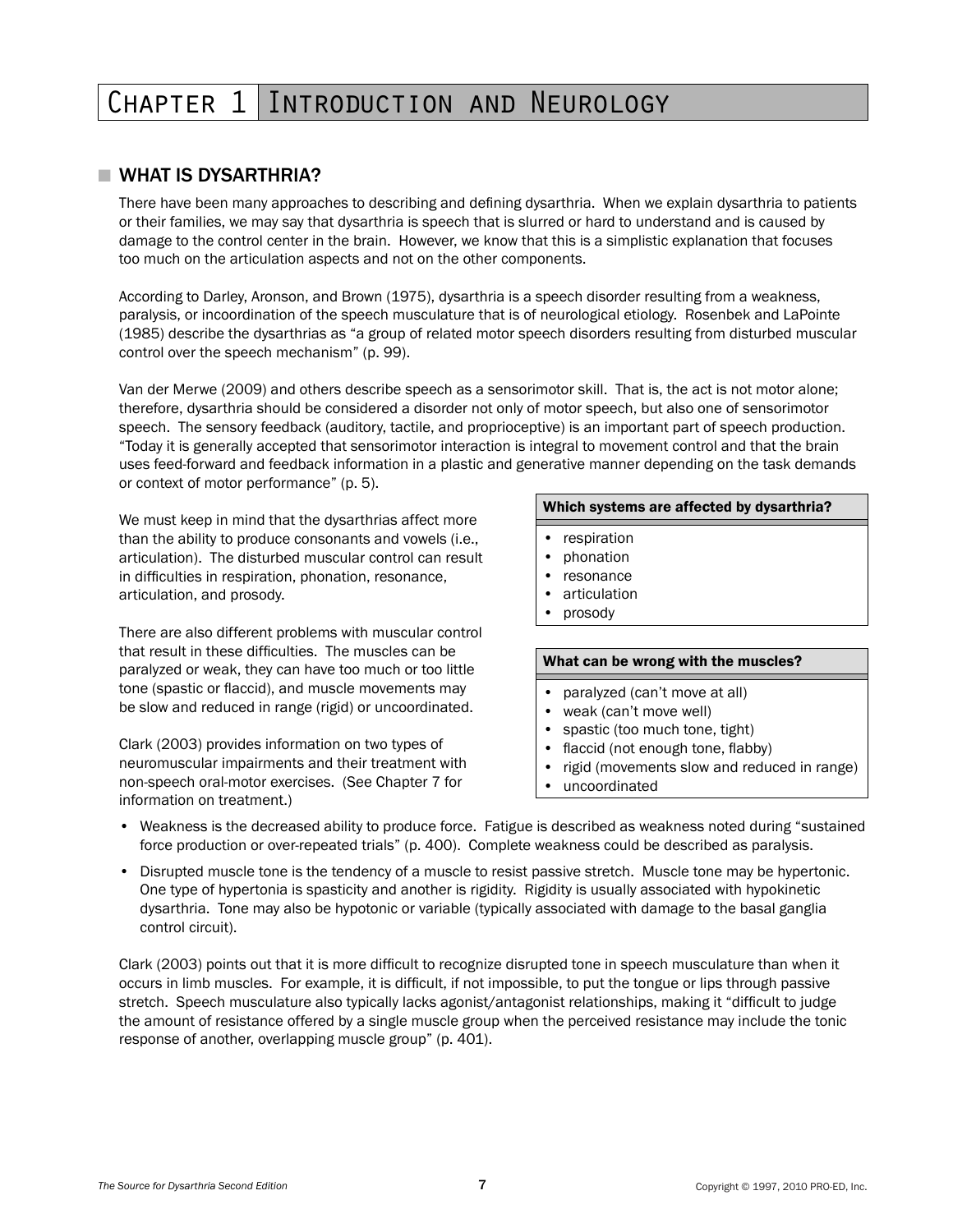# Spastic dysarthria

| Possible medical diagnoses           | • anything that damages the direct and indirect pathways bilaterally<br>• degenerative disease (primary lateral sclerosis, pseudobulbar palsy,<br>progressive supranuclear palsy [PSP])<br>• toxic/metabolic<br>• inflammatory disease (leukoencephalitis)<br>• CVA (bilateral lesions to internal carotid, middle and posterior cerebral<br>arteries, multiple lacunar strokes or single brain stem stroke)<br>• trauma (neurosurgical)<br>$\cdot$ TBI<br>• cerebral palsy |
|--------------------------------------|-----------------------------------------------------------------------------------------------------------------------------------------------------------------------------------------------------------------------------------------------------------------------------------------------------------------------------------------------------------------------------------------------------------------------------------------------------------------------------|
| Neurological system affected         | • pyramidal and extrapyramidal systems: bilateral UMN lesions                                                                                                                                                                                                                                                                                                                                                                                                               |
| Associated symptoms                  | • damage to the extrapyramidal tracts causes excessive muscle tone (spasticity)<br>damage to the pyramidal tracts causes weakness of distal muscles<br>loss of fine, skilled movement<br>• hypotonia                                                                                                                                                                                                                                                                        |
| Patient complaints                   | • slow speech rate<br>• increased effort to speak<br>• gets tired when speaking<br>• poor control of emotions (pseudobulbar affect)<br>• drooling<br>• difficulty swallowing                                                                                                                                                                                                                                                                                                |
| Reflexes                             | • positive Babinski<br>snout reflex present<br>positive jaw jerk<br>positive suck<br>• hyperactive gag                                                                                                                                                                                                                                                                                                                                                                      |
| Tasks most helpful to make diagnosis | • conversational speech and reading (hypernasality, slow speech rate, and<br>imprecise articulation)<br>speech AMRs (slow but regular)                                                                                                                                                                                                                                                                                                                                      |

|  | • vowel prolongation (strained, strangled, or harsh voice; low pitch) |  |  |  |  |  |
|--|-----------------------------------------------------------------------|--|--|--|--|--|
|--|-----------------------------------------------------------------------|--|--|--|--|--|

| <b>List of Perceptual Symptoms</b> |                                                                                                                             |                                                |  |  |  |  |
|------------------------------------|-----------------------------------------------------------------------------------------------------------------------------|------------------------------------------------|--|--|--|--|
| <b>Physiologic</b>                 | <b>Typical Characteristics</b>                                                                                              | <b>Treatment Objectives</b>                    |  |  |  |  |
| Respiration                        | may have reduced vital capacity<br>$\bullet$<br>difficult to separate from what is caused by poor<br>٠<br>laryngeal valving | RSP 1, 13-20, 25-28                            |  |  |  |  |
| Phonation                          | strained, strangled<br>٠<br>low pitch<br>٠<br>some pitch breaks<br>little loudness variation<br>٠<br>monopitch<br>٠         | PH 16-20, 17-21, 27-32                         |  |  |  |  |
| Resonance                          | • hypernasality but not usually nasal emission                                                                              | RSN 1-8, 14                                    |  |  |  |  |
| Articulation                       | imprecise consonants<br>٠<br>distorted vowels                                                                               | AR 1-12, 29-43, 44-46, 47-50                   |  |  |  |  |
| Prosody                            | reduced stress<br>٠<br>may have excess and equal stress<br>٠<br>slow rate<br>٠<br>short phrases related to phonation<br>٠   | PR 12-17, 34-38 or<br>18-23 (excess and equal) |  |  |  |  |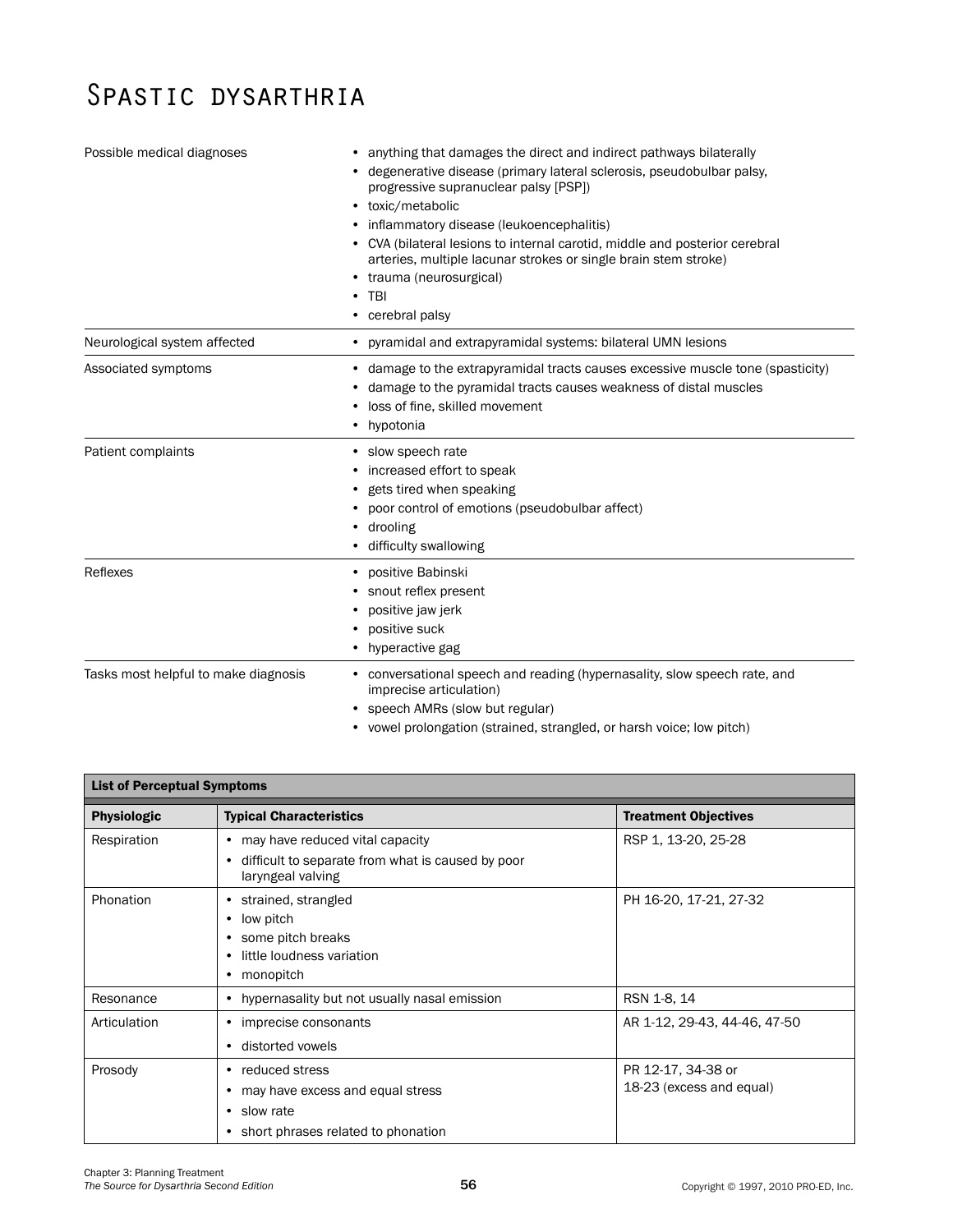## CHAPTER 7 ARTICULATION

When treating articulation deficits due to dysarthria, it is important to consider the relationship of the articulation disorder to deficits in the other physiologic systems. The following are some helpful tips:

- If respiratory support is decreased, it may be easier for the patient to work on stops and nasals.
- If the patient has better respiratory support, he can try fricatives and affricates.
- If the patient has velopharyngeal incompetence (VPI), he may be better able to produce nasals, vowels, and glides.
- If movement of the velopharyngeal mechanism has improved, the patient may work on nasal/oral contrasts, such as *may/pay* or *my/pie*, for carryover to speech.
- If the patient is working on lingua-alveolar sounds, high front vowels /i, I/ may be the easiest context.

The following two seminal articles are recommended:

- 1. "Neuromuscular Treatments for Speech and Swallowing: A Tutorial" by Clark (2003)
- 2. "Evidence-Based Systematic Review: Effects of Non-speech Oral-Motor Exercises on Speech" by McCauley, Strand, Lof, Schooling, and Frymark (2009)

Clark's tutorial provides an in-depth description of the way NS-OMEs have been used. Chapter 1, Introduction and Neurology, describes the types of neuromuscular impairments. According to Clark, understanding the principles of exercise, based mostly in physical and occupational therapy literature, helps us make informed decisions about the treatment of speech disorders. Clark categorizes these exercises as follows:

#### ► Active Exercises

- • designed to improve strength, endurance, and power
- stretching and range of motion

#### ► Passive Exercises

- passive range of motion
- passive slow stretch
- passive quick stretch
- massage

#### ► Physical Modalities

These specific physical modalities provide another methodology for passive treatment:

- • heat
- • cold
- electrical stimulation
- • vibration

Clark's conclusions are based on principles of strength training (e.g., overload, specificity of training, frequency) and knowledge of motor units.

"Clearly the current state of literature is inadequate for establishing that strength training is of benefit for improving speech and/or swallowing function in individuals with neuromuscular impairments" (p. 411).

". . .it is impossible to conclude from the available literature that these treatments (active stretching, vibration, massage) are appropriate for treating dysarthria" (p. 411).